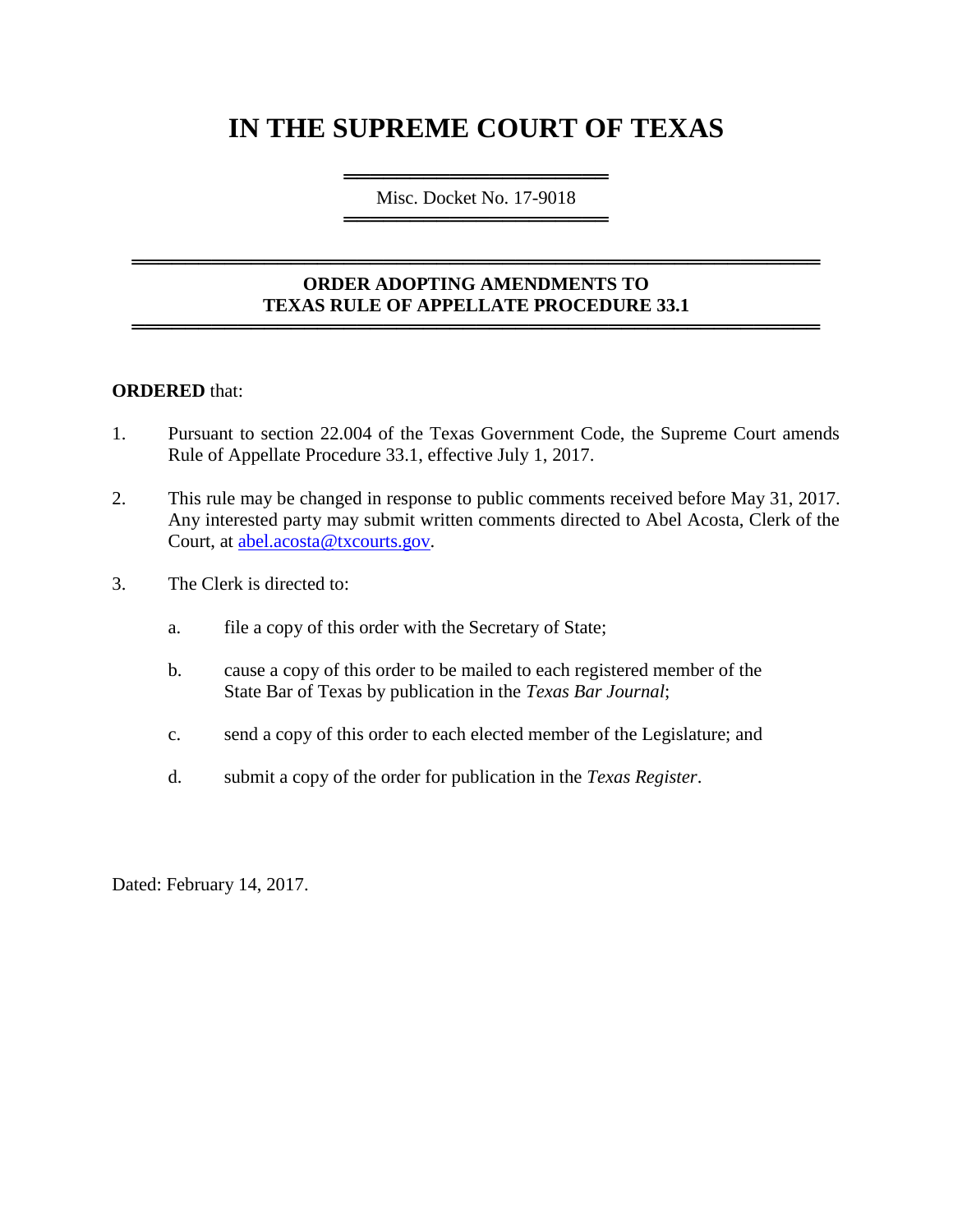Hecht, Chief Justice

Paul W. Green, Justice

Phil Johnson, Justice

nson<br>il lé Don R. Willett, Justice

va M. Guzman, Justice

Debra H. Lehrmann, Justice

Jeffrey S. Boyd, Justice

John P. Devine, Justice

Brown, Justice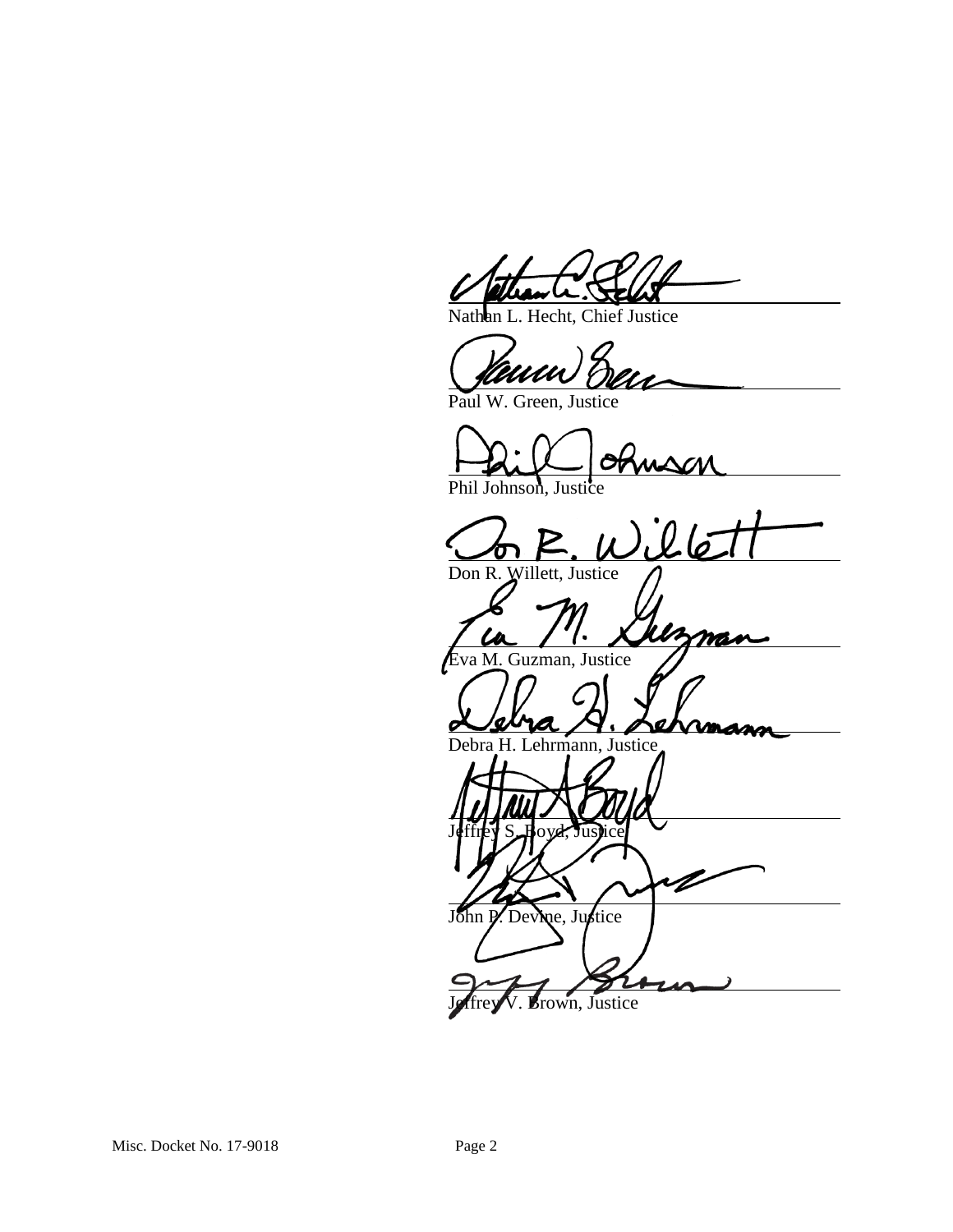# **IN THE COURT OF CRIMINAL APPEALS OF TEXAS**

════════════════════ Misc. Docket No. 17-003 ════════════════════

## **ORDER ADOPTING AMENDMENTS TO TEXAS RULE OF APPELLATE PROCEDURE 33.1**

════════════════════════════════════════════════════

════════════════════════════════════════════════════

#### **ORDERED** that:

- 1. Pursuant to section 22.108 of the Texas Government Code, the Court of Criminal Appeals amends Rule of Appellate Procedure 33.1, effective July 1, 2017.
- 2. This rule may be changed in response to public comments received before May 31, 2017. Any interested party may submit written comments directed to Abel Acosta, Clerk of the Court, at [abel.acosta@txcourts.gov.](mailto:abel.acosta@txcourts.gov)
- 3. The Clerk is directed to:
	- a. file a copy of this order with the Secretary of State;
	- b. cause a copy of this order to be mailed to each registered member of the State Bar of Texas by publication in the *Texas Bar Journal*;
	- c. send a copy of this order to each elected member of the Legislature; and
	- d. submit a copy of the order for publication in the *Texas Register*.

Dated: February 15, 2017.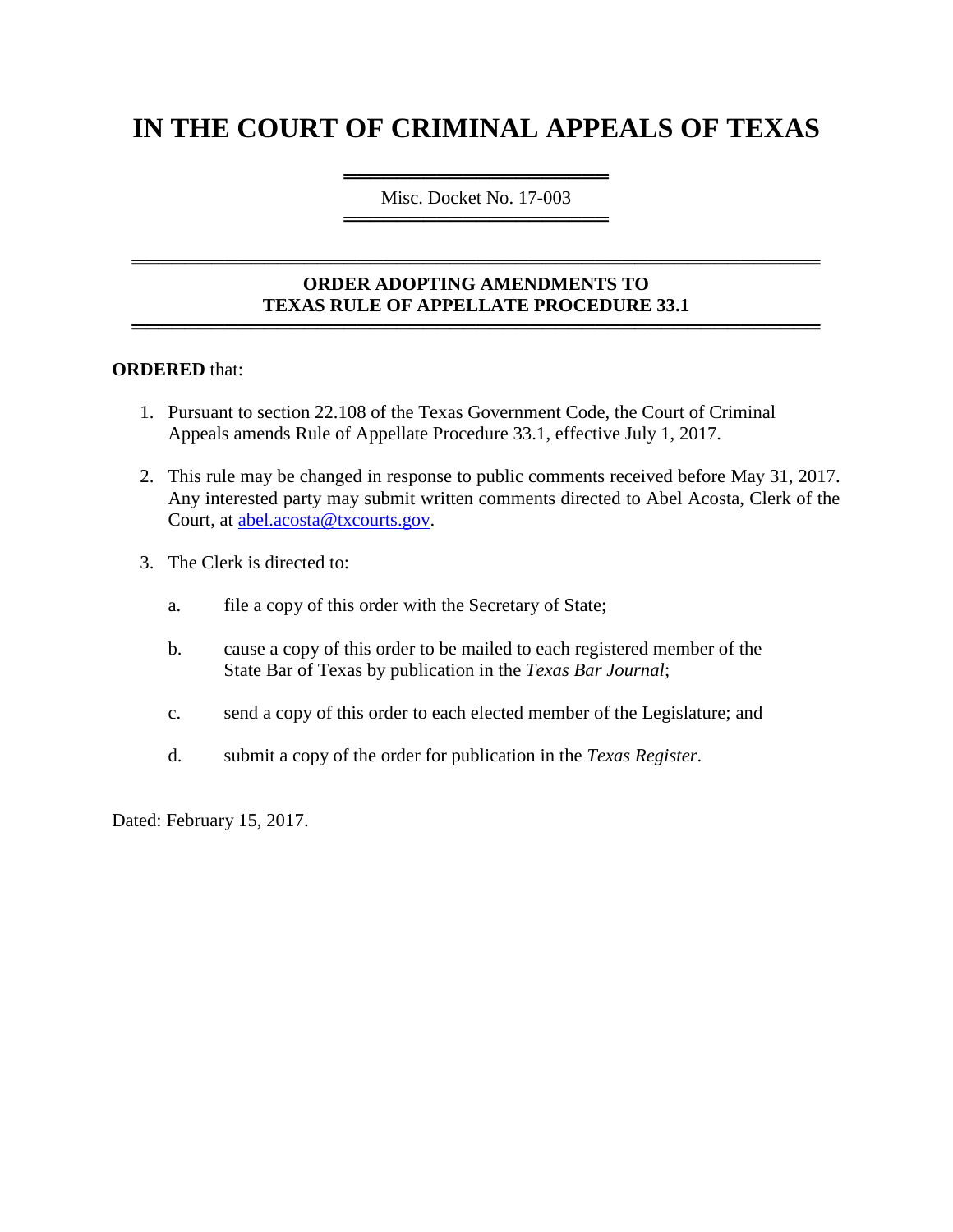$\mathfrak{o}$  $\Omega$ Sharon Keller, Presiding Judge

Michael Keasler, Judge

Well Barbara Hervey, Judge

Elsa Alcala, Judge

Bert Richardson, Judge

Revint At il Leir

Judge

Judge ou Keel.

Scott Walker, Judge